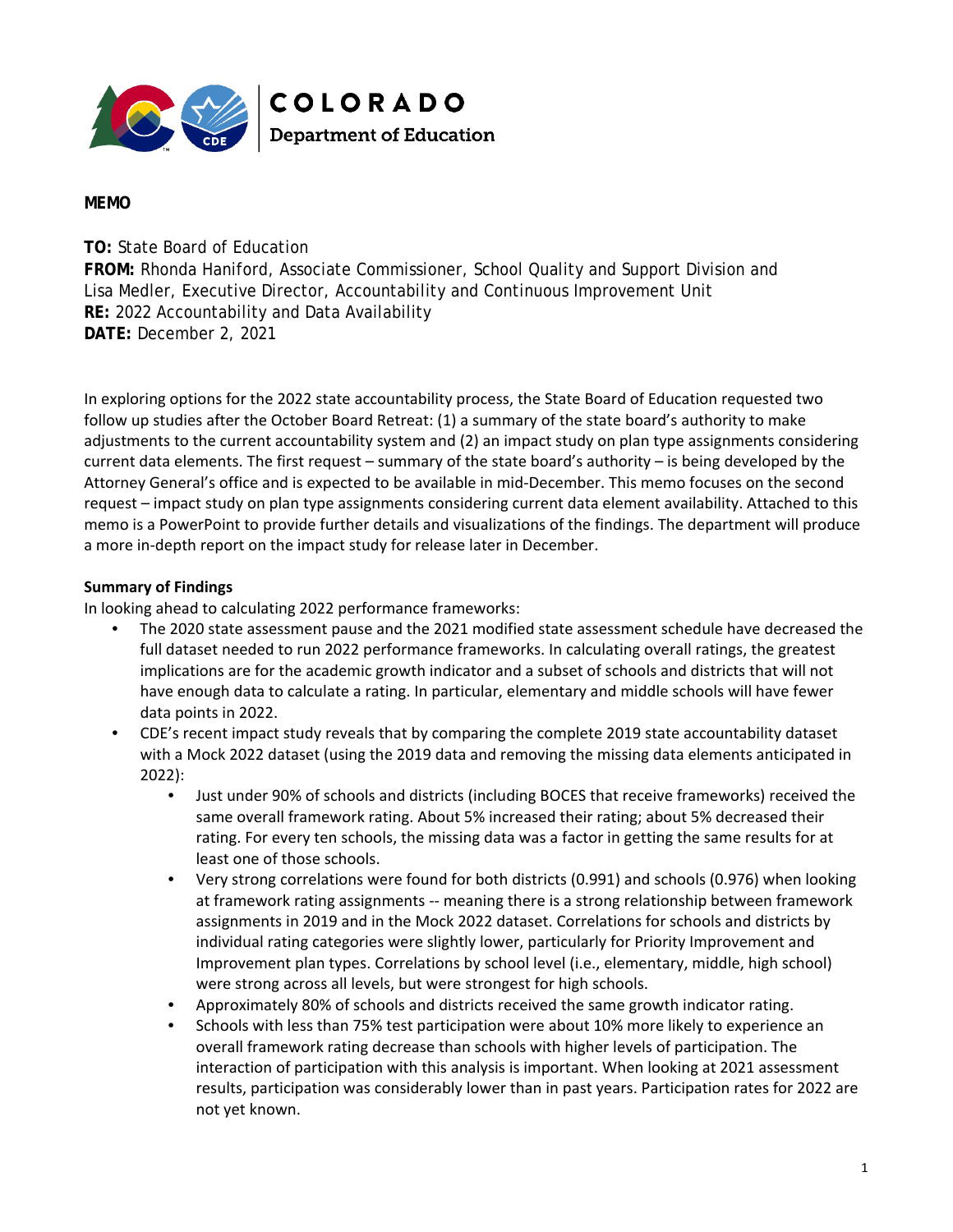• Given the complexity of analyzing participation data, it may be helpful to continue to investigate the potential impact of low participation on any possible framework ratings for fall 2022.

## **More Detailed Explanation of Findings**

- *Current Context* (slide 3): Given current statute, 2022 state assessments and accountability (state and federal) are slated to resume without any adjustments. Assuming the state assessment schedule proceeds as is, the data needed to calculate performance frameworks are mostly available (e.g., academic achievement, post-secondary and workforce readiness indicators). Academic growth is the one indicator that is most impacted by the adjusted 2021 assessment schedule.
- *Missing Data* (slides 4-6): There are two main areas where the state is missing data: (1) Alternating 2021 grade/content CMAS data to calculate growth for all elementary and middle schools and (2) Three-years of aggregate data to calculate frameworks for smaller schools and districts due to assessment pause in 2020.
	- o *Elementary and Middle School Growth* (slide 4)*:* Because the state needs two years of data to run growth, the 2021 alternating grade/content assessment schedule means that there is half as much data as in a typical year for elementary (2 out of 4 possible grades/content areas) and middle schools (3 out of 6 areas). Growth calculations for districts may be calculated with two thirds as many data points as in a typical year (10 out of 15 grades/content areas). High schools are not affected as PSAT/SAT was offered in full in 2021 and the  $8<sup>th</sup>$  grade ELA CMAS to  $9<sup>th</sup>$  grade EBRW PSAT growth calculation has not been run historically because of construct alignment issues.
	- o *Three-Year Frameworks* (slides 5-6): CDE projected plan types that would need an Insufficient State Data (ISD) rating in 2022 because 3-year frameworks cannot run or because 2021 participation was low enough that n-count thresholds cannot be met (i.e., 20 students for growth). These scenarios affect at least 187 elementary schools (compared to 30 in 2019), 128 middle schools (compared to 130 in 2019) and 177 high schools (compared to 12 in 2019). These are conservative estimates, as 2022 assessment results are not yet available and may likely increase the number of schools and districts with ISD plan type assignments.
- *2022 Mock Data Impact Study* (slides 7-28)
	- o *Description of Study* (slides 7-10): Using the most recent complete school and district performance framework dataset (2019), CDE mocked up the anticipated dataset for 2022 including the missing data described above. The 2019 complete dataset (e.g., growth, overall framework ratings) was compared with the Mock 2022 dataset. Calculations for the Mock 2022 ratings were conducted consistently with 2019, with the exception of WIDA ACCESS On Track Growth and the READ bonus point. It should also be noted that the study could not adjust for participation rates since 2022 rates are not yet known. The study models the impact of the missing data and is *not* predictive of results in 2022.
	- o *Rating Assignment* (slides 11-15): The distribution of ratings statewide across all categories stayed relatively consistent across all rating types (i.e., Turnaround, Priority Improvement, Improvement, Performance, Distinction for districts). When looking at changes in plan type between the 2019 and 2022 Mock dataset, 88% of districts and 89% of schools received the same plan type. Approximately 7% of districts received a higher rating and 5% received a lower rating on the 2022 Mock dataset than in 2019. For schools, 5% received a higher plan type and 6% received a lower plan than in 2019. When examining rating assignments by school level (i.e., elementary, middle, high school), the comparison between the two datasets is still close - within 1-2% for each rating for each school level. For the accountability clock, districts (93%) and schools (88%) kept their plan type in the comparison.
	- o *Correlations for Total Percent of Points* (slides 16-17): The correlations on total percent of points earned on framework rating categories between 2019 and the Mock 2022 data were very high